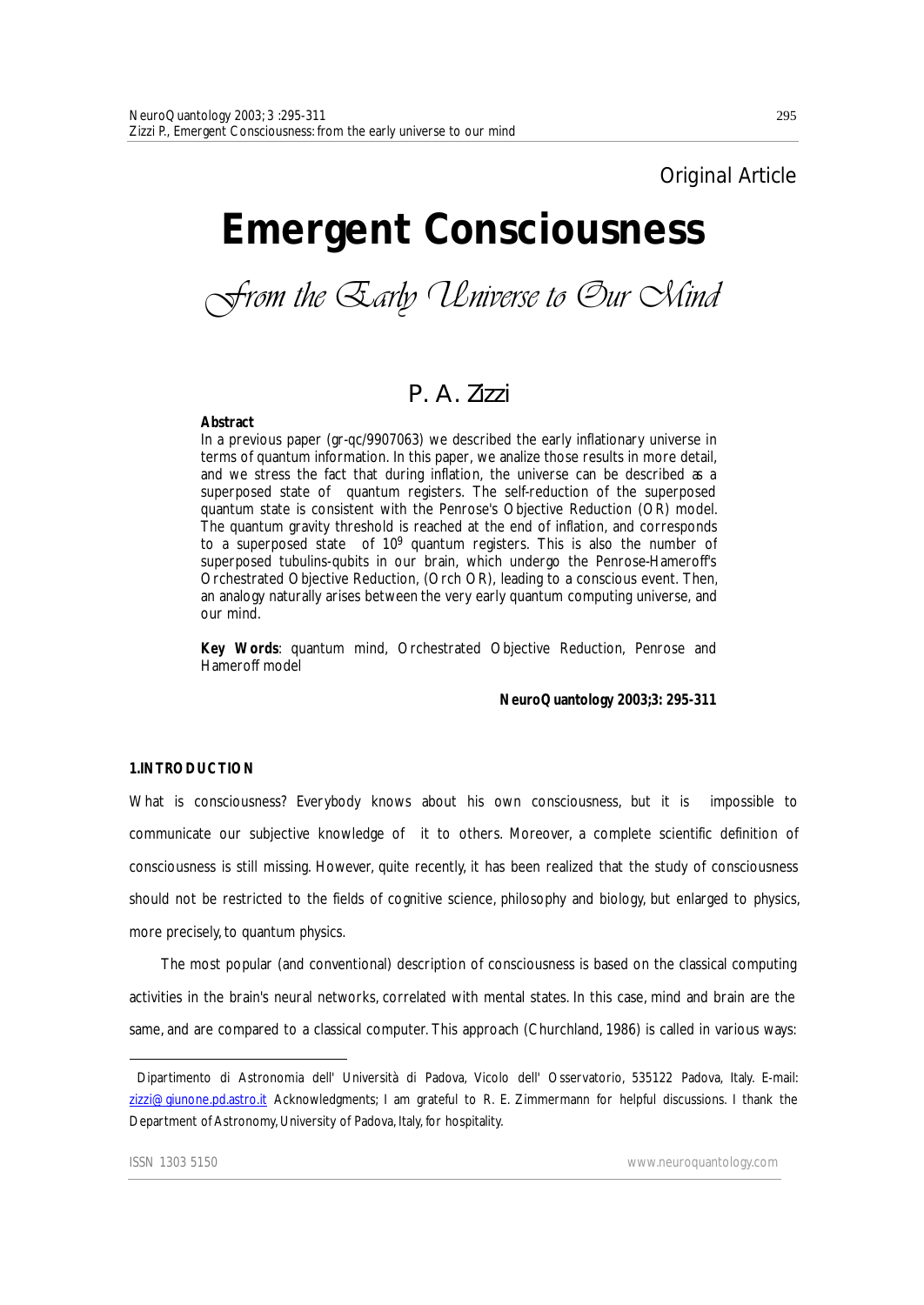physicalism, reductionism, materialism, functionalism, computionalism. However, although the brain can actually support classical computation, there is an element of consciousness which is non-computable (in the classical sense), as it was shown by Penrose (Penrose, 1989). Moreover, the seminal paper by Stapp (Stapp,1985) clarified why classical mechanics cannot accommodate consciousness, but quantum mechanics can. Finally, reductionism cannot explain the "hard problem" of consciousness, which deals with our "inner life", as illustrated by Chalmers (1995).

A quite different line of though about consciousness is the one which comprises pamnpsychism, pan-experientalism, idealism, and funda-mentalism. Pan-experientalism states that consciousness (or better proto-consciousness) is intrinsically unfold in the universe, and that our mind can grasp those proto-conscious experiences. This line of though goes back to Democritus, Spinoza (1677), Leibniz (1768), until Withead [7] who re-interpreted the Leibniz's "monads" as "occasions of experience". Shimony (Shimony, 1993) comparedWithead' s occasions of experience to quantum jumps.

More recently, Penrose interpreted the occasions of experience as the quantum state reductions occurring at the Planck scale, where spin networks (Rovelli and Smolin, 1995) encode proto-consciousness. This is a pan-experiental approach to consciousness which is consistent with quantum gravity, and is called "Objective Reduction" (OR) (Penrose, 1989). A further development is the Penrose-Hameroff "Orchestrated Objective Reduction" (Orch OR) (Hameroff, 1996) which deals with the self-collapse of superposed tubulins in the brain. Superposed tubulins are qubits, and perform quantum computation, until they reach the quantum gravity threshold, then they collapse to classical bits, giving rise to a conscious event.

Finally, Chalmers (1995) claimed that physical systems which share the same organization will lead to the same kind of conscious experience (Principle of Organizational Invariance). As physical systems which have the same organization (no matter what they are made of) encompass the same information, it follows, from the above principle, that information is the source of consciousness. The present paper is on the same line with Chalmers' conclusions. This is of course valid also for an immaterial system, like the vacuum-dominated early inflationary universe which, as it was shown in (Zizzi, 2000), is a superposed quantum state of qubits.

At this point, a conjecture arises very naturally: the early universe had a conscious experience at the end of inflation, when the superposed quantum state of  $n=10<sup>9</sup>$  quantum gravity registers underwent Objective Reduction. The striking point is that this value of n equals the number of superposed tubulins-qubits in our brain, which undergo Orchestrated Objective Reduction, leading to a conscious event.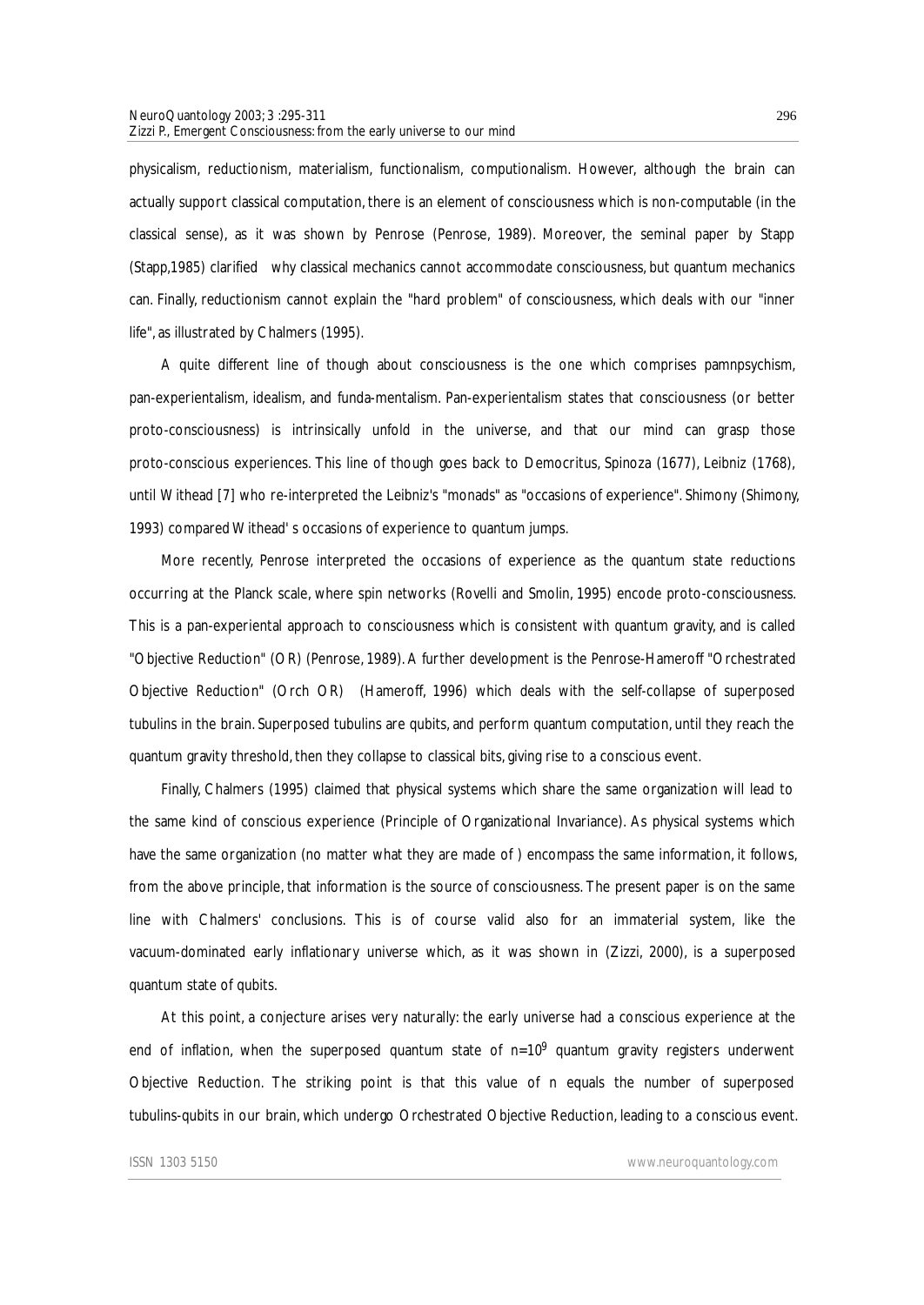Then, we conjecture that the early universe and our mind share the same organization, encompass the same quantum information, and undergo similar conscious experiences. In other words, consciousness might have a cosmic origin, with roots in the pre-consciousness ingrained directly from the Planck time.

The paper is organized as follows. In Sect.2, we describe the early inflationary universe as a superposed state of quantum gravity registers. In Sect.3, we show that a quantum gravity register follows some cybernetic principles. From the principles of autopoiesis and self-reproduction, together with the no-cloning theorem, and Chalmers' Principle of Organizational Invariance, we derive the "*Principle of Alternating Computational Modes*" which begets consciousness. In Sect.4, we claim that the superposed state of quantum gravity registers undergoes self-reduction as in the Penrose's OR model at the end of inflation, and show that this fact is responsible for the actual entropy of our universe. In Sect.5, we shortly review the Orch OR model, pointing out that the number of tubulins involved in the Orch OR, equals the number of quantum gravity registers, involved in the OR, and we make the conjecture that the universe might have achieved consciousness at the end of inflation.

In Sect.6, we interpret the Boolean observer as a necessary product of the post-inflationary universe. Moreover, we show that the functor Past can be defined only once a particular quantum gravity register is selected. Sect.7 is devoted to some concluding remarks.

#### **2.QUANTUM GRAVITY REGISTERS**

A quantum memory register is a system built of qubits. We will consider a quantum register of n qubits. The state of n qubits is the unit vector in the  $2<sup>n</sup>$  -dimensional complex Hilbert space:  $C^2\otimes C^2\otimes...\otimes C^2$  n times. As a natural basis, we take the computational basis, consisting of  $2^n$ vectors, which correspond to  $2<sup>n</sup>$  classical strings of length n:

- $|0\rangle \otimes |0\rangle \otimes ... \otimes |0\rangle \equiv |00...0\rangle$
- $|0\rangle \otimes |0\rangle \otimes ... \otimes |1\rangle = |00...1\rangle$

$$
\left| 1 \right\rangle \otimes \left| 1 \right\rangle \otimes \ldots \otimes \left| 1 \right\rangle \equiv \left| 1\,1\ldots 1 \right\rangle
$$

 **.** 

 **.** 

**.**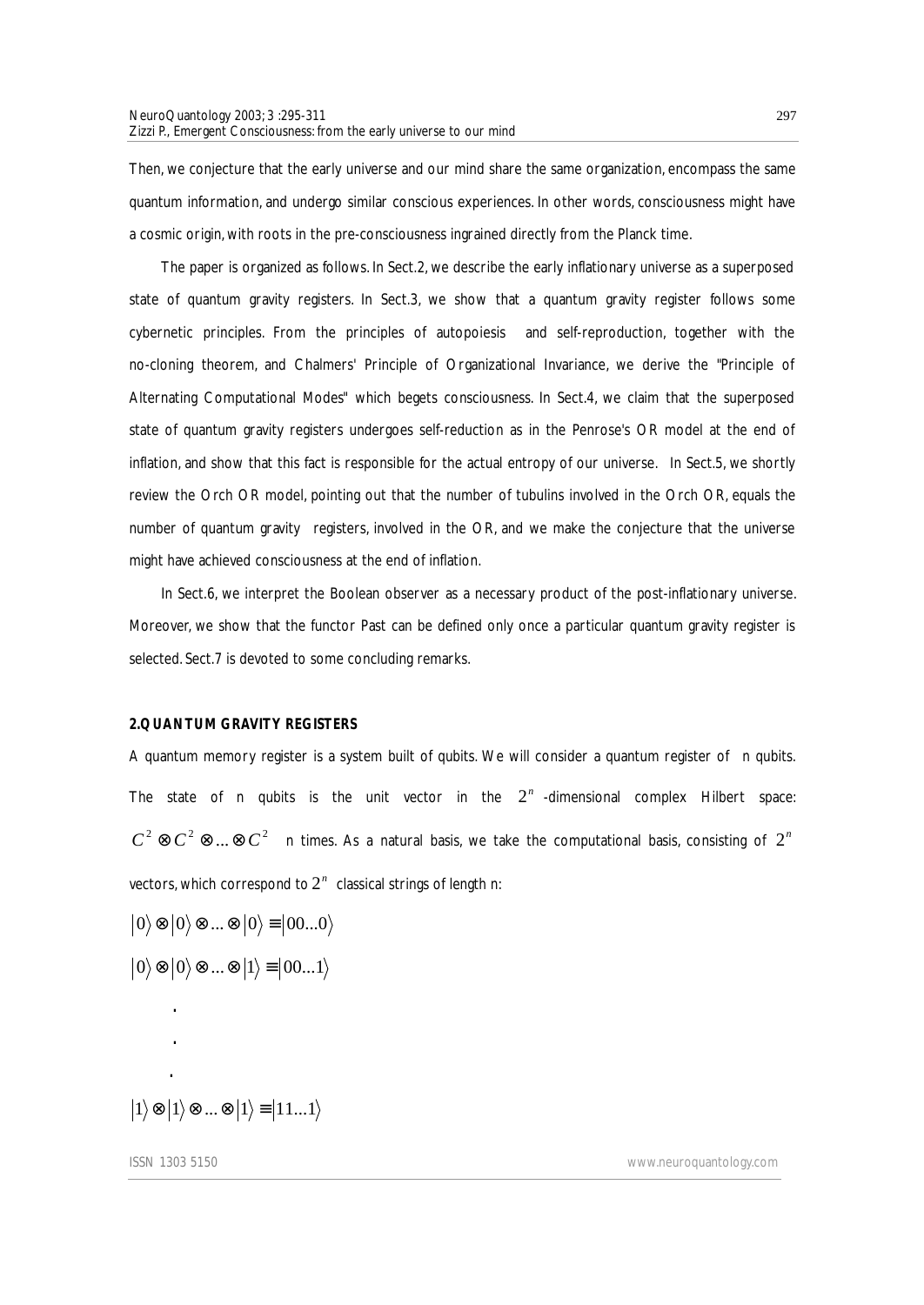For example, for n=2 the computational basis is:

$$
|0\rangle \otimes |0\rangle \equiv |00\rangle
$$
  

$$
|0\rangle \otimes |1\rangle \equiv |01\rangle
$$
  

$$
|1\rangle \otimes |0\rangle \equiv |10\rangle
$$
  

$$
|1\rangle \otimes |1\rangle \equiv |11\rangle
$$

In general, we will denote one basis vector of the state of n qubits as:

$$
|i_1\rangle \otimes |i_2\rangle \otimes ... \otimes |i_n\rangle \equiv |i_1i_2...i_n\rangle \equiv |i\rangle
$$

where  $i_1, i_2, ..., i_n$  is the binary representation of the integer i, a number between 0 and  $2^{n-1}$ . In this way, the quantum memory register can encode integers.

The general state is a complex unit vector in the Hilbert space, which is a linear superposition of the basis states:

$$
\sum_{i=0}^{2^n-1}c_i\bigl|i\bigr\rangle
$$

where  $|c_i|$  are the complex amplitudes of the basis states  $|i\rangle$  , with the condition:  $\sum_i |c_i|^2 = 1$  $c_i^2 = 1$ 

For example, the most general state for n=1 is:  $c_0\big|0\big\rangle+c_1\big|1\big\rangle$  with  $\big|c_0\big|^2+\big|c_1\big|^2=1$ 1  $c_0\vert^2 + |c_1|^2 = 1$ . The uniform superposition  $\frac{1}{\sqrt{2}}(|0\rangle + |1\rangle)$ 2  $\frac{1}{\sqrt{2}}(|0\rangle+|1\rangle)$  is the one we will consider in the following, for the n=1 qubit. To perform

computation with qubits, we have to use quantum logic gates. A quantum logic gate on n qubits is a  $2^n \times 2^n$ unitary matrix U. The unitary matrix U is the time evolution operator which allows to compute the function f from n qubits to n qubits:  $\left|i_1 i_2 ... i_n\right\rangle\to U\big|i_1 i_2 ... i_n\big\rangle=\big|f(i_1 i_2 ... i_n\big\rangle$  The hamiltonian H which generates the time evolution according to Schrodinger equation, is the solution of the equation:  $U = \exp(-\frac{i}{\mathbf{h}}\int Hdt)$ h with  $UU^+ = I$  In the following, we will use the same notations of [11], and we

will indicate the n=1 qubit as the uniform superposition:  $|1\rangle = \frac{1}{\sqrt{2}}(|on\rangle + |off\rangle)$ 2  $1\rangle = \frac{1}{\sqrt{2}}(|on\rangle + |off\rangle)$ . In our case, the quantum register grows with time. In fact, at each time step  $t_n = (n+1)t^*$  [12] (with n=0,1,2…), where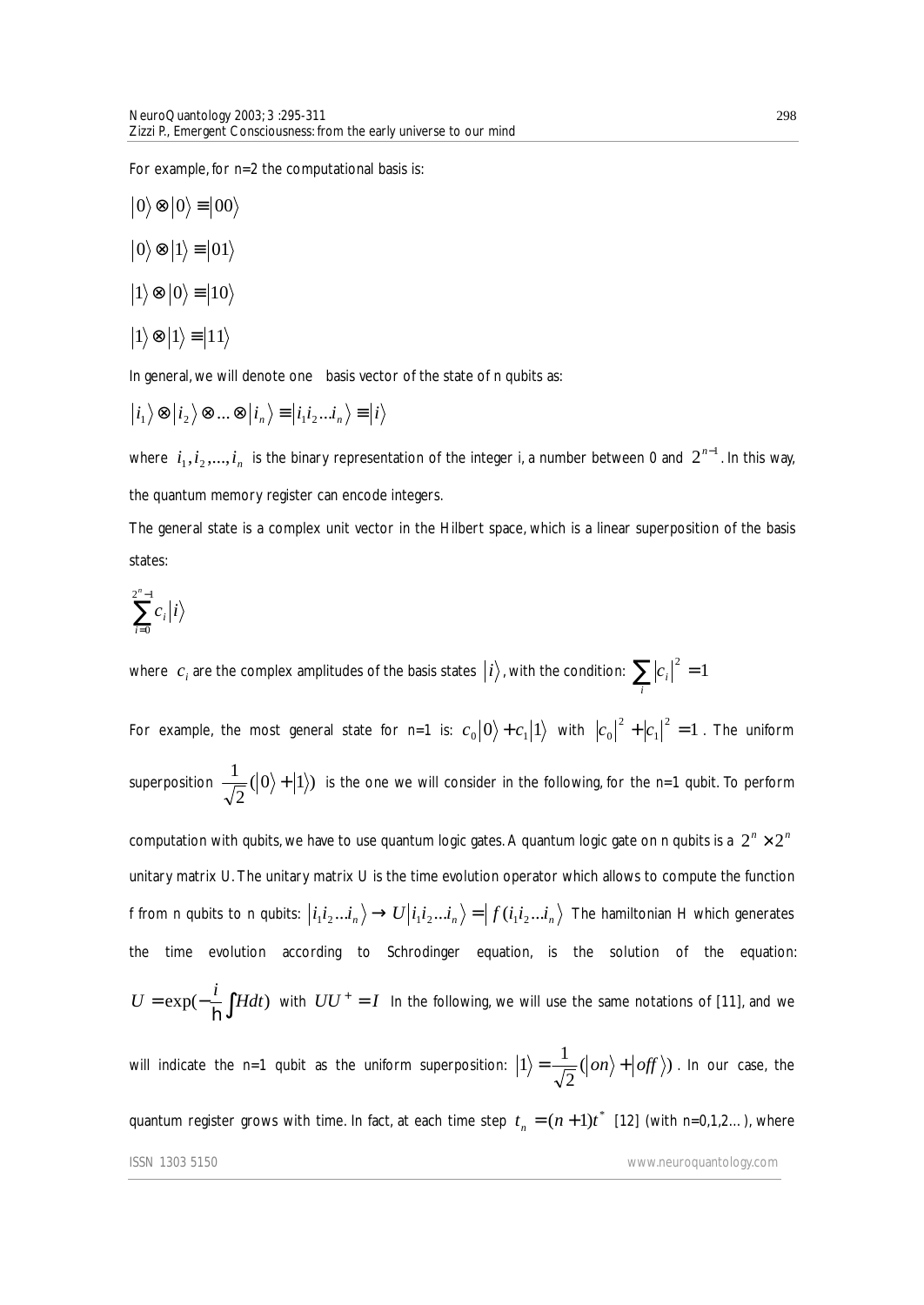299

 $t^* \approx 5.3 \times 10^{-44}$  sec is the Planck time, a Planckian black hole, which is in fact the n=1 qubit state  $|1\rangle$ , and acts as a creation operator (Zizzi, 2000), supplies the quantum register with extra qubits. At time \*  $t_0 = t^*$  the quantum gravity register will consist of 1 qubit:  $(|1\rangle|0\rangle)^1 = |1\rangle$ 

At time  $t_1 = 2t^*$  the quantum gravity register will consist of 4 qubits:

$$
(|1\rangle|1\rangle)^2=|2\rangle|2\rangle=|4\rangle
$$

At time  $t_2 = 3t^*$  the quantum gravity register will consist of 9 qubits:

$$
(|1\rangle|2\rangle)^3=|3\rangle|3\rangle|3\rangle=|9\rangle
$$

At time  $t_3 = 4t^*$ , the quantum gravity register will consist 16 qubits:

$$
(|1\rangle|3\rangle)^4=|4\rangle|4\rangle|4\rangle|4\rangle=|16\rangle
$$

At time  $t_4 = 5t^*$ , the quantum gravity register will consist of 25 qubits:

$$
(|1\rangle|4\rangle)^5=|5\rangle|5\rangle|5\rangle|5\rangle=|25\rangle
$$

and so on.

The states  $|1\rangle$ ,  $|2\rangle$ ,  $|3\rangle$ ...  $|n\rangle$ ... are the uniform superpositions:

$$
|1\rangle = \frac{1}{\sqrt{2}}(|on\rangle + |off\rangle)
$$
  
\n
$$
|2\rangle = \frac{1}{2}(|on|on\rangle + |on|off\rangle + |off|on\rangle + |off|off\rangle)
$$
  
\n
$$
|3\rangle = \frac{1}{2\sqrt{2}}(|on|on|on\rangle + |on|on|off\rangle + |on|off|on\rangle + |on|off|off\rangle + |off|on|off\rangle + |off|off|on|off\rangle + |off|off|on\rangle + |off|off|off\rangle)
$$
  
\n
$$
+ |off|off|on\rangle + |off|off|off|off\rangle)
$$
  
\nand so on.

The general state  $|n\rangle$  is:

$$
|n\rangle = \frac{1}{\sqrt{2}^N} |1\rangle^{\otimes n}
$$

At time  $t_n = (n+1)t^*$  the quantum gravity register will consist of  $(n+1)^2$  qubits:

$$
(|1\rangle|n\rangle)^{n+1} = |n+1\rangle^{n+1} = |(n+1)^2\rangle
$$
  
ISSN 1303 5150

[www.neuroquantology.com](http://www.neuroquantology.com)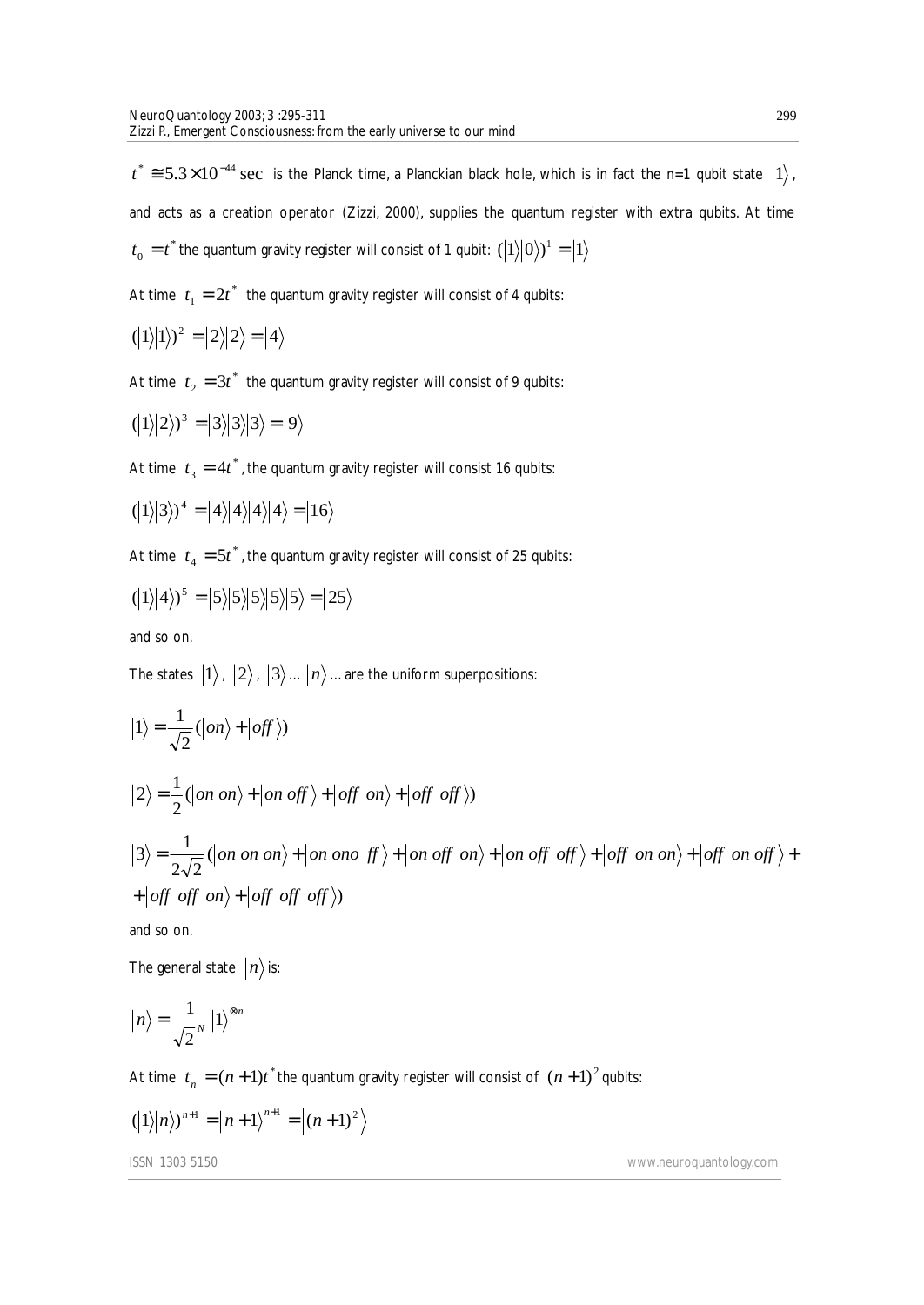We call  $|N\rangle$  the state  $|(n+1)^2\rangle$ , with  $N = (n+1)^2$ .

Now, let us consider a de Sitter horizon $\Ket{\Psi(t_n)}$  (Zizzi, 2000; Zizzi 1999) at time  $t_n = (n+1)t^*$ , with a discrete area  $A_n = (n+1)^2 L^{*2}$  [12] (where  $L^* \cong 1.6 \times 10^{-33}$  *cm* is the Planck length) of  $N$  pixels. By the quantum holographic principle (Zizzi, 2000), we associate N qubits to the  $n^{th}$  de Sitter horizon:

$$
|N\rangle \equiv |\Psi(t_n)\rangle.
$$

Let us remember that  $|1\rangle = Had|0\rangle$  where *Had* is the Hadamard gate (which is a very important gate for quantum algorithms):

$$
Had = \frac{1}{\sqrt{2}} \begin{pmatrix} 1 & 1 \\ 1 & -1 \end{pmatrix}
$$

and  $|0\rangle$  is the vacuum state, which can be identified either with the basis state  $|on\rangle$  or with the basis state  $|$ *off* $\rangle$ .

In fact, let us represent the basis states  $|on\rangle$  and  $|off\rangle$  as the vectors  $\begin{bmatrix} 1 & 0 \\ 0 & 1 \end{bmatrix}$  $\big)$  $\left( \right)$  $\overline{\phantom{a}}$ l ſ 0 1 and  $\begin{bmatrix} 0 \\ 1 \end{bmatrix}$  $\bigg)$  $\left( \right)$  $\mathsf{I}$ l ſ 1 0 respectively.

The action of *Had* on the vacuum state  $|0\rangle = |off\rangle$  is:

$$
Had|0\rangle = \frac{1}{\sqrt{2}}\begin{pmatrix} 1 & 1\\ 1 & -1 \end{pmatrix} \begin{pmatrix} 0\\ 1 \end{pmatrix} = \frac{1}{\sqrt{2}}\begin{bmatrix} 1\\ 0 \end{bmatrix} - \begin{pmatrix} 0\\ 1 \end{pmatrix} = |1\rangle^{A}
$$
, where "A" stands for "antisymmetric".

The action of *Had* on the vacuum state  $|0\rangle = |on\rangle$  is:

$$
Had|0\rangle = \frac{1}{\sqrt{2}}\begin{pmatrix} 1 & 1\\ 1 & -1 \end{pmatrix}\begin{pmatrix} 1\\ 0 \end{pmatrix} = \frac{1}{\sqrt{2}}\begin{bmatrix} 1\\ 0 \end{bmatrix} + \begin{pmatrix} 0\\ 1 \end{pmatrix} = |1\rangle^{s}
$$
, where "S" stands for "symmetric".

In the following, we will consider the vacuum state  $\ket{0}\equiv\ket{on}$ , and the symmetric state  $\ket{0}^S\equiv\ket{1}$ . Then, the state  $|N\rangle = |(n+1)^2\rangle$  can be expressed as:

$$
\left|N\right\rangle = (Had|0\rangle \frac{1}{\sqrt{2}^n}|1\rangle^n)^{n+1} = (Had|0\rangle)^{(n+1)^2} = (Had|0\rangle)^N
$$
 As time is discrete, there will be no

continuos time evolution, therefore there will not be a physical Hamiltonian which generates the time evolution according to Schrodinger equation. In (Zizzi, 2000) we considered discrete unitary evolution operators  $\,E_{_{nm}}\,$  between two Hilbert spaces  $\,H_{_{n}}$  and  $\,H_{_{m}}$  associated with two causally related "events"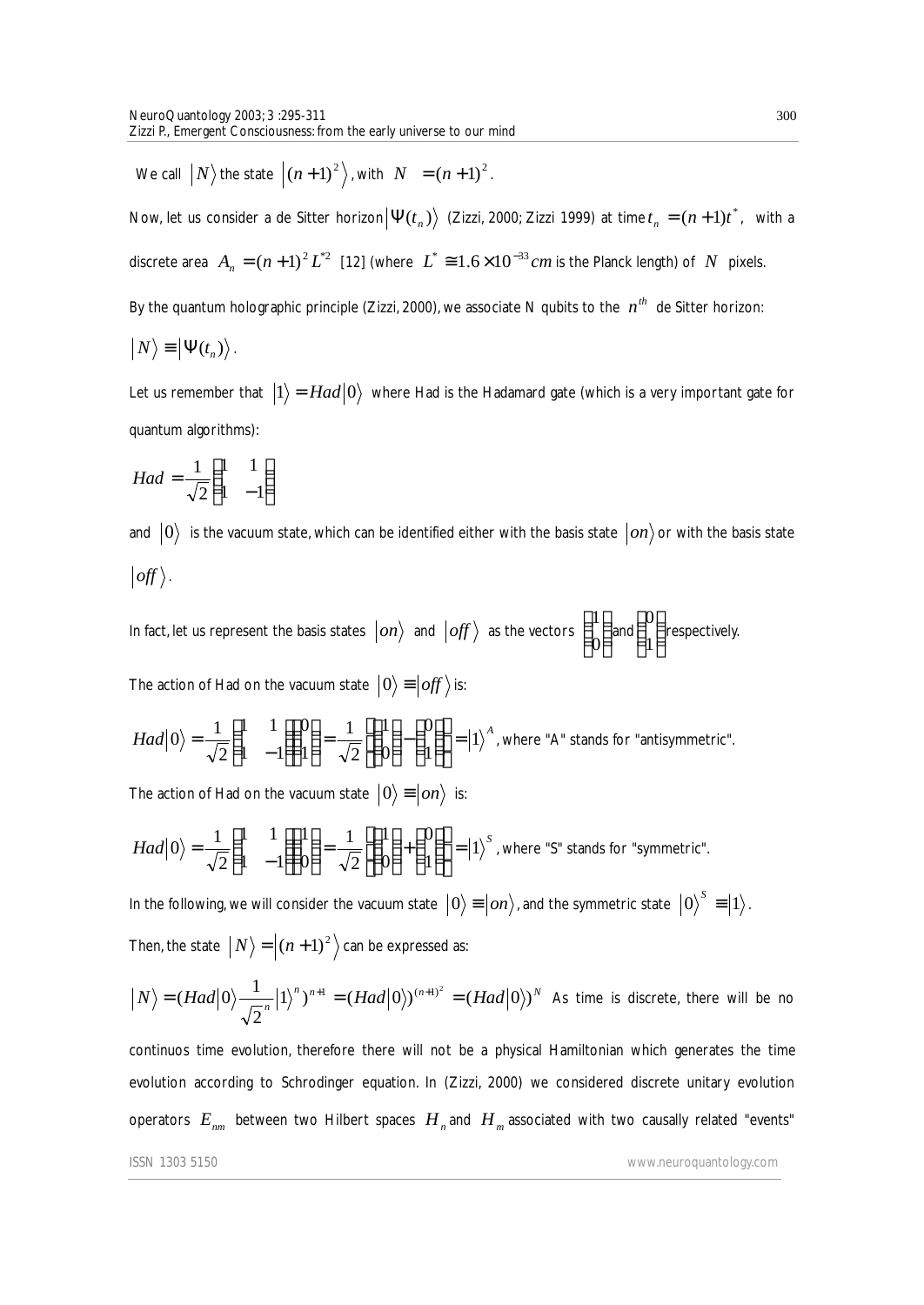$\Psi_n\big>$  and  $\big|\Psi_m\big>$ . These "events" are de Sitter horizon states at times  $t_n$  and  $t_m$  respectively, with the causal relation:  $|\Psi_n\rangle \le |\Psi_m\rangle$  , for  $t_n \le t_m$  . The discrete evolution operators:  $n \rightarrow H_m$  $E_{_{nm}}= \bigl|1\rangle^{(m-n)(m+n+2)}: {H}_{_n}\to{H}_{_m}.$  are the logic quantum gates for the quantum gravity register. Thus we have:  $E_{nm} = |1\rangle^{(m-n)(m+n+2)} \equiv (Had|0\rangle)^{(m-n)(m+n+2)}$ , and the discrete time evolution is:

$$
E_{0n}|0\rangle = (Had|0\rangle)^{n(n+2)}|0\rangle = |1\rangle^{n(n+2)}|0\rangle = |1\rangle^{n(n+1)}|1\rangle|0\rangle = |1\rangle^{n(n+1)}|1\rangle = |1\rangle^{(n+1)^2} = |N\rangle = |\Psi_{fin}\rangle \text{ A}
$$

s the time evolution is discrete, the quantum gravity register resembles more a quantum cellular automata than a quantum computer. Moreover, the quantum gravity register has the peculiarity to grow at each time step (it is self-producing). If we adopt an atemporal picture, then the early inflationary universe can be interpreted as an ensemble of quantum gravity registers in parallel:  $\big\vert\Psi\big\rangle\!=\!\sum\limits_n\!a_n\big\vert\Psi\!\!\big\}$  $a_n|\Psi_n\rangle$  which reminds us of the many-worlds interpretation (Everett III, 1957). Some related papers on the issue of a quantum computing universe can be found in Hitchocock.

#### **3.QUANTUM GRAVITY COMPUTATION AND CYBERNETIC**

As we pointed out in Sect.2, the quantum gravity registers are not proper quantum computers. Basically, they better resemble quantum cellular automata, as time is discrete.

Quantum gravity registers do perform quantum computation, but in a rather particular way, that we shall call *quantum gravity computation* (QGC). The peculiarity of a quantum system which performs QGC, is that it shares some features of self-organizing systems. We recall that self-organization is a process of evolution taking place basically inside the system, with minimal or even null effect of the environment. In fact, the dynamical behaviour of quantum gravity registers follows some cybernetic principles:

**i) Autocatalytic growth** 

At each computational time step, the presence of a Planckian black hole (which acts as a creation operator), makes the quantum gravity register grow autocatalytically.

As N qubits represent here a de Sitter horizon with an area of *N* pixels, the autocatalytic growht, in this case, is exponential expansion, i.e., inflation.

**ii) Autopoiesis (or self-production)** 

The quantum gravity register produces itself. The components of the quantum gravity register generate recursively the same network of processes (applications of the Hadamard gate to the vacuum state) which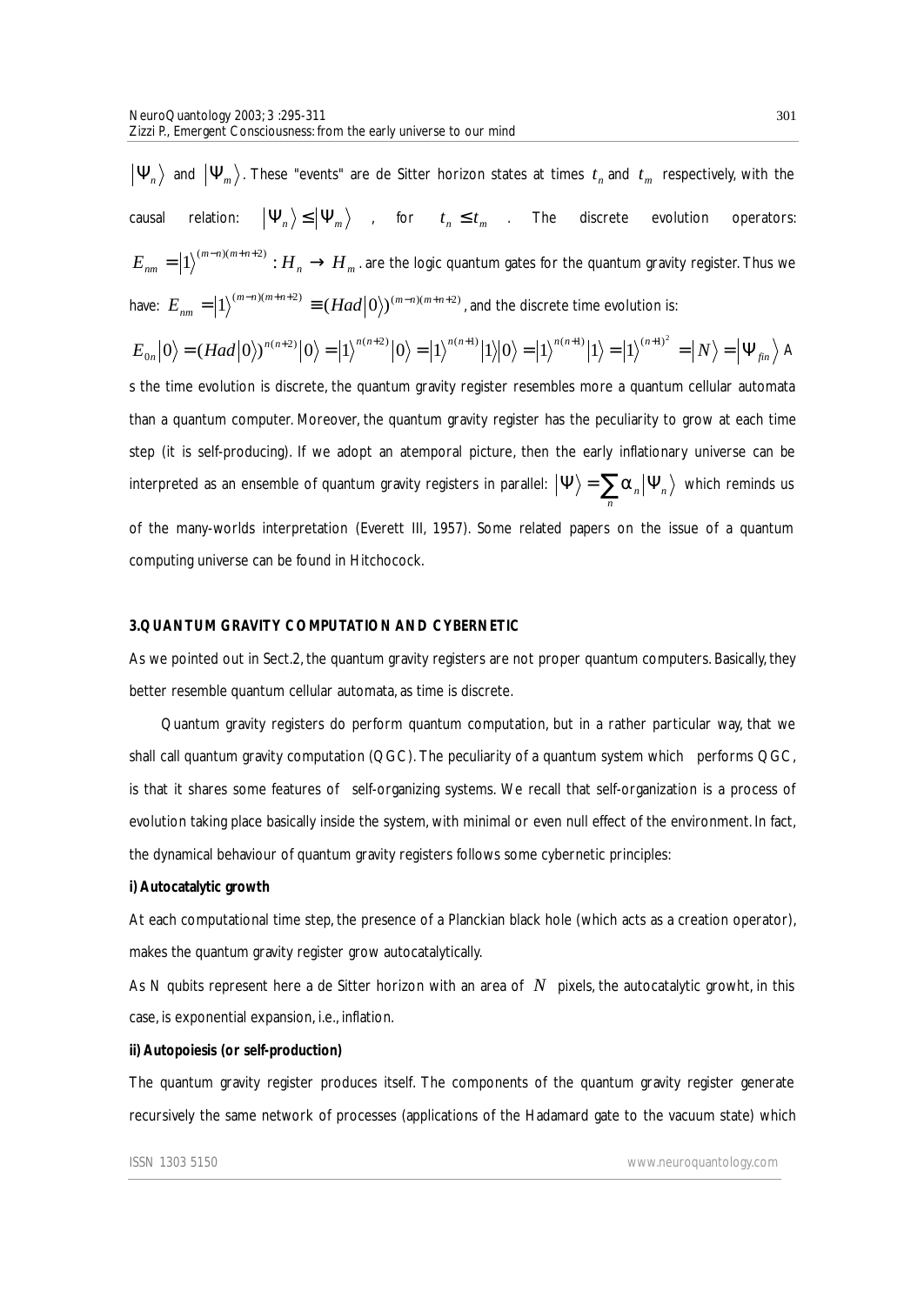produced them. In this case recursion is defining the program in such a way that it may call itself:  $|N\rangle = (Hadamard |0\rangle)^N$ .

This is on the same line of thought of Kauffmann's "Fourth Law" ([http://www.santafe.edu/sfi/People/kauffman/lecture-7.html\)](http://www.santafe.edu/sfi/People/kauffman/lecture-7.html): "…The hypothesis that the universe as a whole might be a self-constructing coevolving community of autonomous agents that maximizes the sustainable growth…". For Kauffmann, the autonomous agents are knotted structures created of spin networks which act on one another and become collectively autocatalytic. The picture given in this paper and the Kauffmann' s picture, are equivalent, because spin networks pierce the de Sitter horizons' surfaces (Zizzi, 1999).

#### **iii) Self-similarity**

This model of the early inflationary universe is based on the holographic principle (Susskind, 1995), more in particular, on the quantum holographic principle (Zizzi, 2000; Markopoulou F). But each part of a hologram carries information about the whole hologram. So, there is a physical correspondence between the parts and the whole.

#### **iv) Self-reproduction**

Can a quantum gravity register, as a unit, produce another unit with a similar organization? This possibility, which could be taken into account because the quantum gravity register is an autopoietic system, (and only autopoietic systems can self-reproduce), is in fact forbidden by the no-cloning theorem (Wooters, 1982) (quantum information cannot be copied).

However, there is a way out. When the selected quantum gravity register collapses to classical bits, it is not just an ordinary quantum register which collapses, but an autopoietic one. The outcomes (classical bits) carry along the autopoiesis. The resulting classical automaton is then autopoietic and, in principle, can self-reproduce.

Moreover, as it was pointed out in the Introduction, the Chalmers' Principle of Organizational Invariance would assign to the (produced) unit with similar organization, the same amount of information, and the same conscious experience of the original one.

From the cybernetic principles, the Organizational Invariance Principle and from the no-cloning theorem, we get *The principle of alternating computational modes*: "A unit produced by an autopoietic classical computing system built up from the autcomes of a decohered quantum autopoietic system, shares the same organization, the same amount of information, and the same conscious experience of the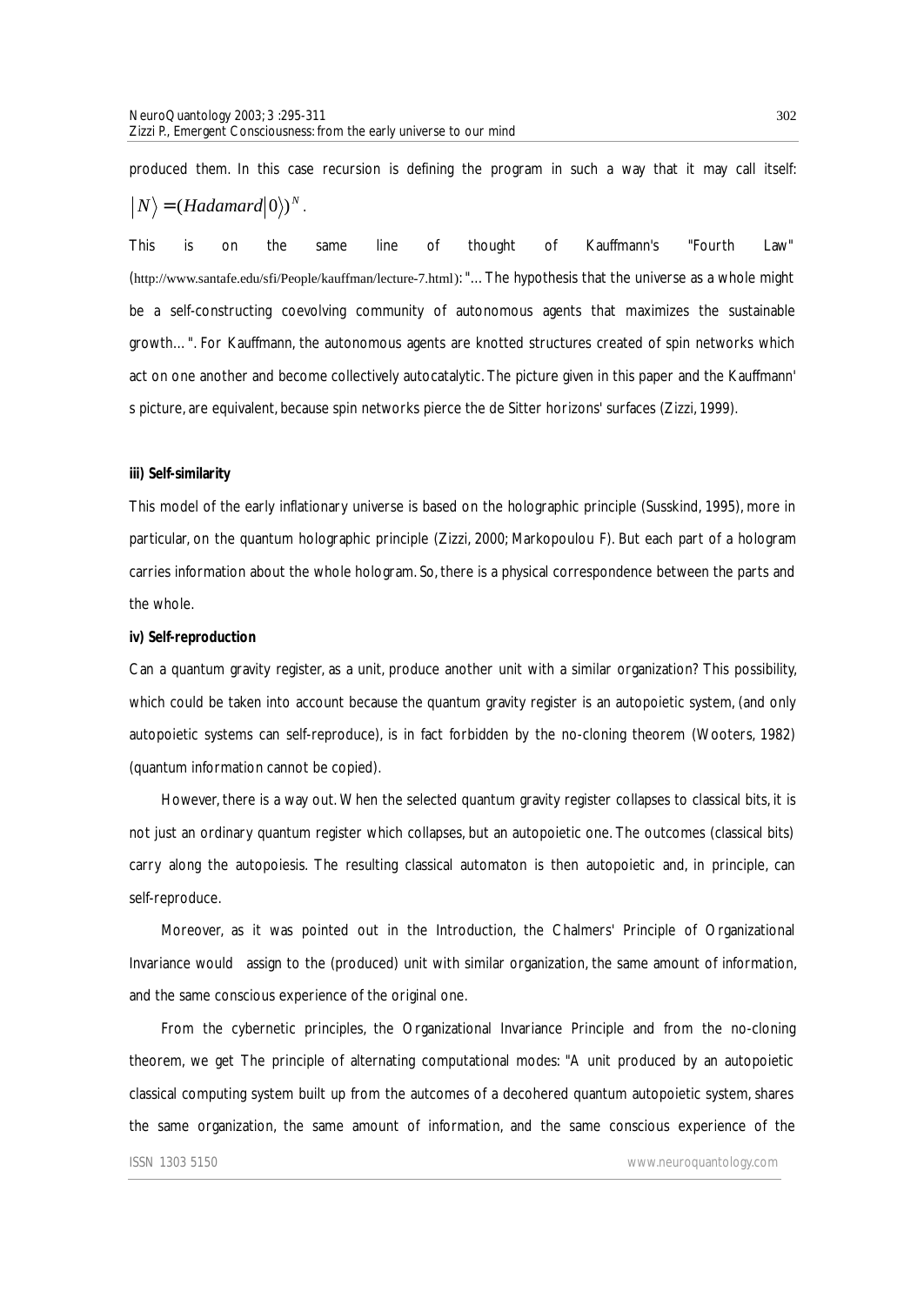producing unit. Moreover, in order to share the same conscious experience of the decohered quantum system, the produced unit must alternate quantum and classical computational modes at least once".

The above arguments are summarized in the following scheme:

*Autopoietic quantum register* → *no-cloning theorem* → *no self-reproduction* → *decoherence* → *autopoietic classical cellular automaton*→*self-reproduction*→*produced unit with the same organization*→*principle of organizational invariance* → *the produced unit shares the same information content, and the same conscious experience*→*the produced unit gets both quantum and classical computational modes, the former from the autopoietic quantum register, the latter from the autopoietic classical cellular automaton*→*the modes alternate to each other.* 

Then, we are lead to make the conjecture that the final outcome of a quantum gravity register might be a brain. In fact, tubulins in the brain alternate classical and quantum computational modes (Hameroff, 1996). A related paper on the issue of a cybernetic approach to consciousness can be found in Globus (1995).

#### **4.OBJECTIVE REDUCTION AND DECOHERENCE**

The superposed state of quantum gravity registers represents the early inflationary universe which is a closed system. Obviously then, the superposed quantum state cannot undergo environmental decoherence. However, we know that at the end of the inflationary epoch, the universe reheated by getting energy from the vacuum, and started to be radiation-dominated becoming a Friedmann universe. This phase transition should correspond to decoherence of the superposed quantum state. The only possible reduction model in this case is self-reduction, as in the OR model (Penrose, 1989) which invokes quantum gravity.

**4.1 The discrete energy spectrum and the quantum gravity threshold**

The discrete energy spectrum of the de Sitter horizon states at times  $t_n = (n+1)t^*$ , (with n=0,1,2,...) is:

$$
E_n = \frac{E^*}{n+1}
$$
. where  $E^* \cong 1.2 \times 10^{19} \text{ GeV}$  is the Planck energy. N qubits are associated with the  $n^{th}$  de

Sitter horizon with area of N pixels, with  $N = (n+1)^2$ . The gravitational entropy is:

$$
S_G = \frac{1}{4} \text{Area}/L^{*2} = \frac{1}{4} N L^{*2}/L^{*2} = \frac{1}{4} N
$$
. The quantum entropy is:  $S_Q = N \ln 2 = (n+1)^2 \ln 2$ .

Thus, during inflation, gravitational entropy and quantum entropy are mostly equivalent:  $S_G \approx S_O \equiv S$ .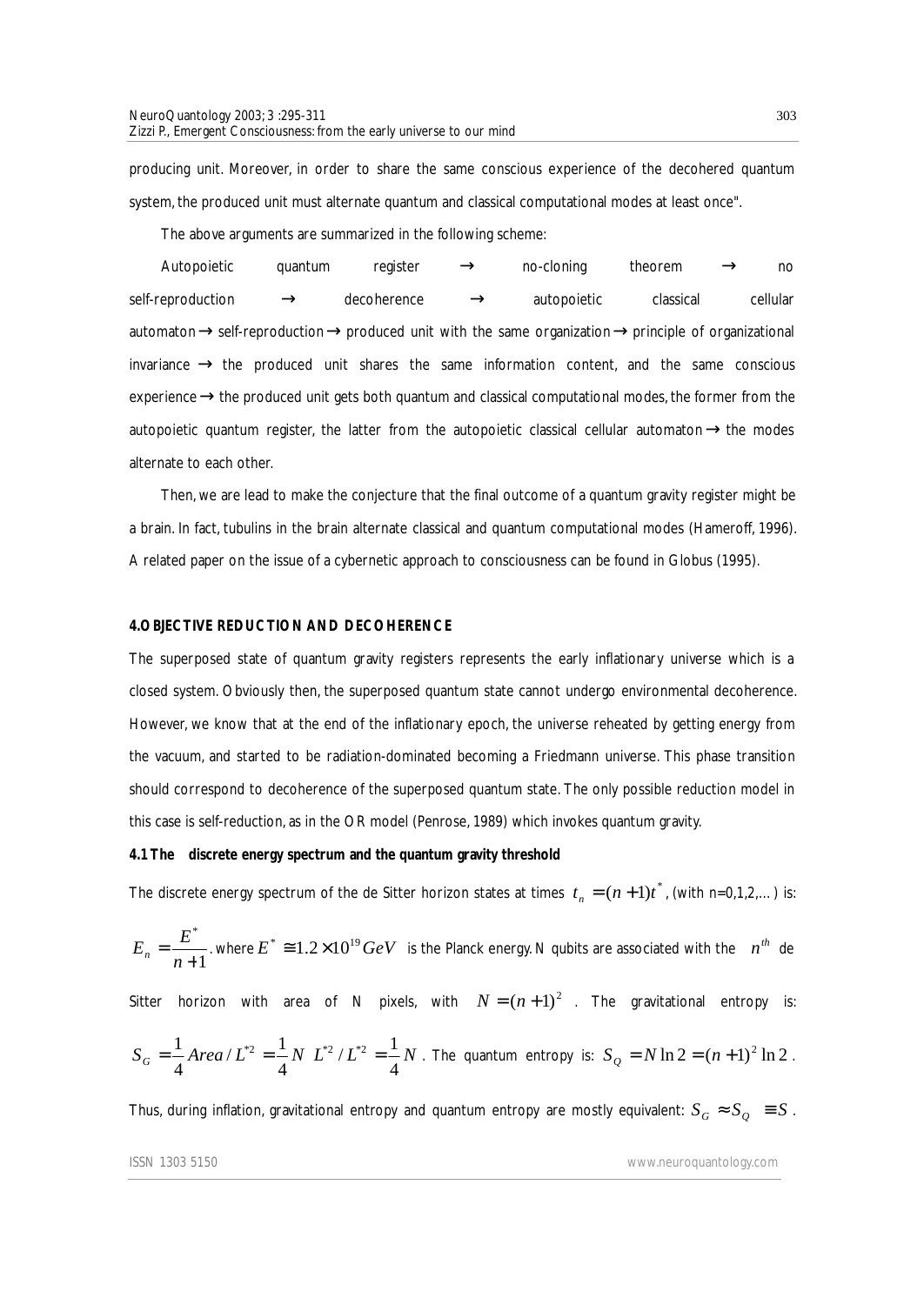Moreover, as the expression of the quantized cosmological constant [12] is:  $\Lambda_N \approx \frac{1}{N - I^{*2}}$ 1  $\Lambda_N \approx \frac{1}{N L^{*2}}$ , we have:

$$
\Lambda_N \approx \frac{1}{S L^{*2}}
$$
. The value of the cosmological constant now is then  $\Lambda_N \approx 10^{-56} cm^{-2}$  in agreement with

inflationary theories. If decoherence of  $N$  qubits happened now, at  $t_{now} = 10^{60}t^*$ , (that is,  $n = 10^{60}$ ,

$$
N = 10^{120}
$$
), there would be a maximum gravitational entropy:  $S_{GMAX} = \frac{1}{4} \text{Area}/L^{*2} = \frac{1}{4}N \approx 10^{120}$ .

Of course, we would get the same value, by considering the quantum entropy:  $S_{\varrho\,MAX}=N\ln2\approx10^{120}$ In fact, the actual entropy is about  $S_{_{now}} = 10^{101}$ ~ $10^{102}$  (Penrose, 1989). This means that decoherence should have taken place when the gravitational entropy was  $S_{decoh} \approx 10^{19} \sim 10^{18}$  so that:  $S_{now} \approx 10^{101}$ *decoh*  $\frac{MAX}{} = S$ *S*  $\frac{S_{MAX}}{S_{MAX}} = S_{now} \approx 10^{101} \sim 10^{102}$ . As  $n \sim \sqrt{N}$  , decoherence should have occurred for  $\bar{n} = 10^9$  , which

corresponds to the time  $t_{\overline{n}} = 10^9 t^* = 10^{-34} \text{ sec}$  which is the decoherence time. (It should be noted that  $t_{\bar n} =$  10<sup>-34</sup> sec is, according to inflationary theories, the time when inflation ends). For  $\bar n =$  10<sup>9</sup>, the

corresponding energy is  $E_{\overline{n}} = \frac{E^*}{10^9} = 10^{11} GeV$ 9 \* 10 10  $=\frac{E}{\sqrt{2}}$  = 10<sup>11</sup> Gev, which is the quantum gravity threshold. (It should be noted that  $E_{\overline{n}} = \! 10^{11} GeV$  is the reheating temperature at the end of inflation). Why we call the  $E_{\overline{n}} = 10^{11} Gev$  the quantum gravity threshold? Let us consider the time interval  $\Delta t = t_n - t_0 = nt_0 \equiv nt^* \approx t_n$  $\delta_0 = nt_0 \equiv nt^* \approx t_n$  . During the time interval  $\Delta t$  , the variation in energy is:

$$
\Delta E = E_0 - E_n = \frac{nE_0}{n+1} = nE_n \approx E_0
$$
, so that: 
$$
\Delta E \Delta t \approx nE_n t_n \approx E_0 t_n \approx nE_0 t_0 = nE^* t^*.
$$

ISSN 1303 5150 [www.neuroquantology.com](http://www.neuroquantology.com) As for a Planckian black hole, it holds:  $E^* t^* \approx \mathbf{h}$ , we get:  $\Delta E \Delta t = n \mathbf{h}$  which is the discrete time-energy uncertainty relation centered around a Planckian black hole. From the equations above it follows: *n*  $\binom{n}{t}$  $E_n = \frac{\mathbf{h}}{\mathbf{h}}$  For the particular value  $\bar{n} = 10^\circ$  , corresponding to the decoherence time:  $T = t_{\overline{n}} = 10^{-34}$  sec, we have the Penrose quantum gravity threshold:  $E = \frac{H}{T} = 10^{11} \, GeV$  $E = \frac{\mathbf{h}}{2} = 10^{11} \, GeV$ . At this stage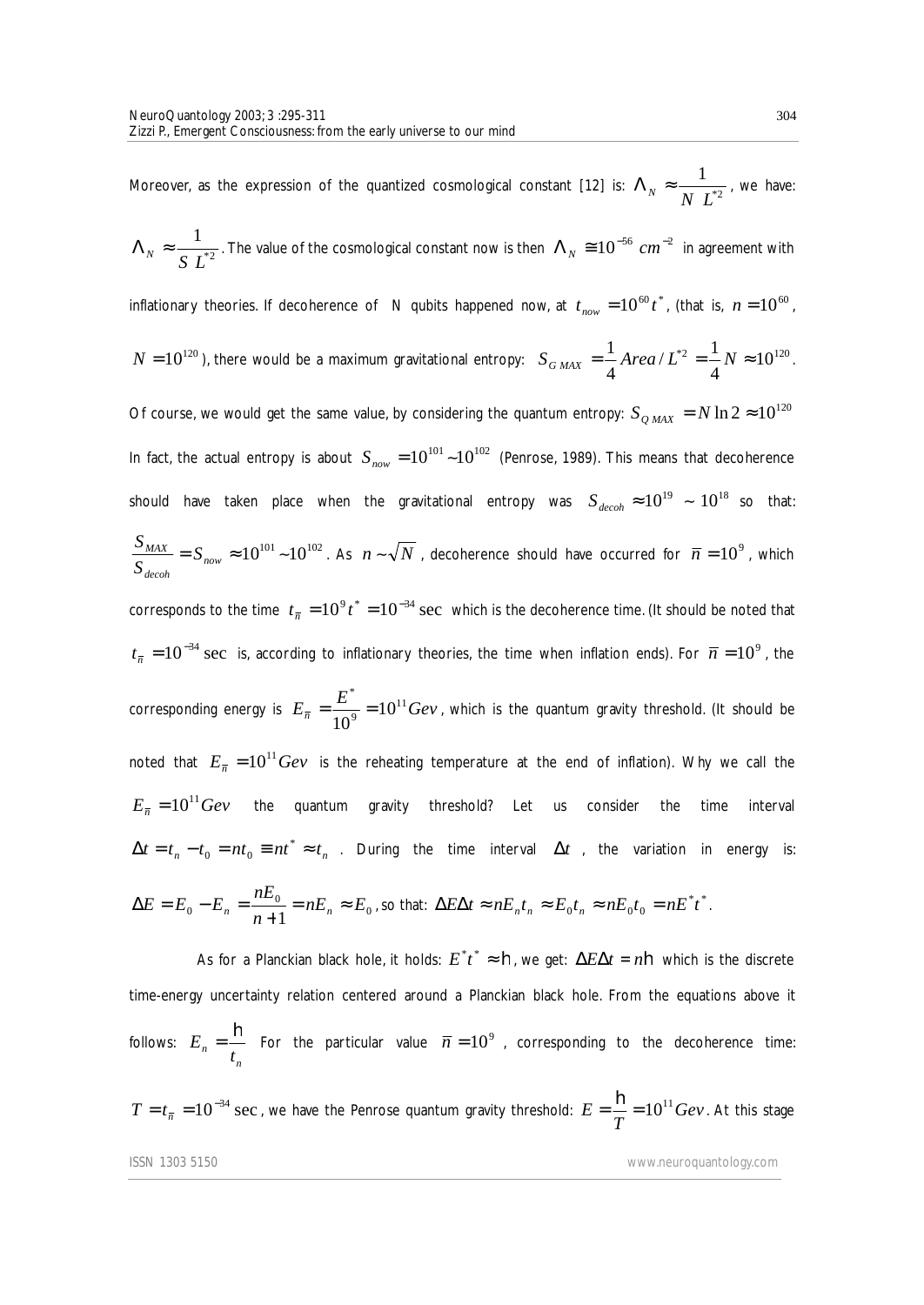the superposed state  $|\Psi\rangle = \sum_n a_n |\Psi\rangle$  $a_n|\Psi_n\rangle$  self-reduces to the state  $|\Psi_{n=10^9}\rangle$ , a quantum gravity register in

the superposed state of  $10^{18}$  qubits.

**4.2 Entanglement with the environment** 

This superposed state will collapse to classical bits by getting entangled with the emergent environment (radiation). This entanglement process with the environment can be interpreted as the action of a XOR (or controlled NOT) gate, as it was illustrated in (Zizzi, 2000), which gives the output of the quantum computation in terms of classical bits: the source of classical information in the post-inflationary universe.

**4.3 Holography and Cellular Automata** 

Cellular automata (CA) were originally conceived by von Neumann (1996), to provide a

mathematical framework for the study of complex systems. A cellular automata is a regular spatial lattice where cells can have any of a finite number of states.The state of a cell at time  $t_n$  depends only on its own state and on the states of its nerby neighbors at time  $t_{n-1}$  (with  $n \in \mathbb{Z}$ ). All the cells are identically programmed. The program is the set of rules defining how the state of a cell changes with respect of its current state, and that of its neighbours. It holds that the classical picture of holography (given in terms of classical bits) can be described by a classical CA.

**States**: 0 or 1 ("off" or "on").

Neighbours: n at each time step  $t_n = (n+1)t^*$  (this CA is autopoietic and grows with time).

Rules: As there are two possible states for each cell, there are  $2^{n+1}$  rules required.

$$
t_0 = t^*
$$
 2 rules: 
$$
\begin{array}{c} 1 \rightarrow 1 \\ 0 \rightarrow 0 \end{array}
$$

$$
t_1 = 2t^* \qquad \begin{array}{c} 11 \rightarrow 0 \\ \bullet \\ 0 \end{array}
$$
\n
$$
t_1 = 2t^* \qquad \begin{array}{c} 11 \rightarrow 0 \\ 4 \text{ rules:} \quad 10 \rightarrow 1 \\ 01 \rightarrow 1 \\ 00 \rightarrow 0 \end{array}
$$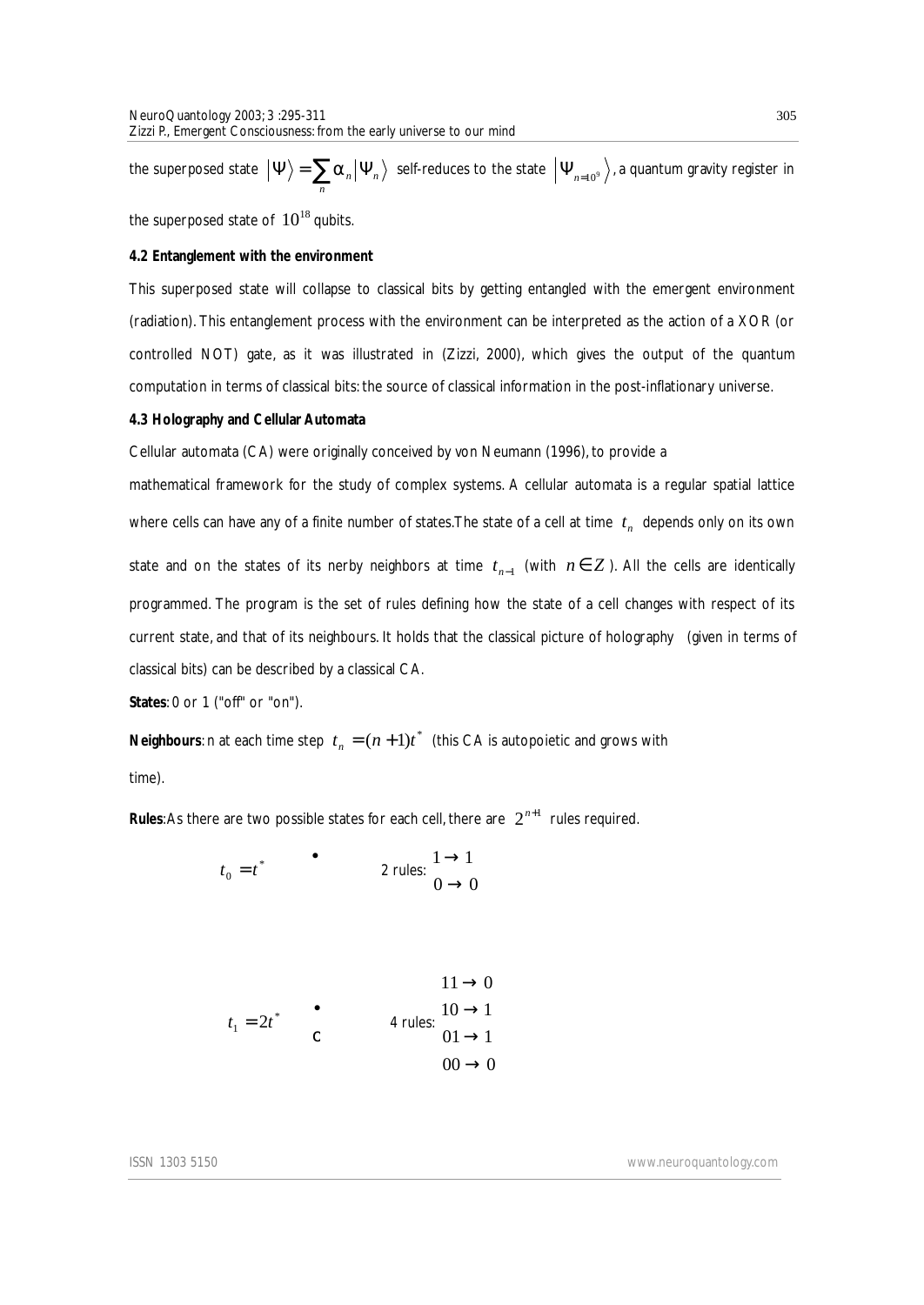|              |          | $000 \rightarrow 0$             | $010 \rightarrow 1$ |
|--------------|----------|---------------------------------|---------------------|
| $t_2 = 3t^*$ |          | $001 \rightarrow 1$<br>8 rules: | $011 \rightarrow 0$ |
|              | - 0<br>0 | $100 \rightarrow 1$             | $110 \rightarrow 0$ |
|              |          | $101 \rightarrow 1$             | $111 \rightarrow 0$ |
|              |          |                                 |                     |
|              |          |                                 |                     |

 $t_3 = 4t^*$ o o • o 16 rules,…and so on.

The rules force patterns to emerge (self-organization). By taking into account the "classical" holographic principle, we are lead to believe that at the end of inflation, the universe starts to behave as a classical CA which self-organizes and evolves complexity and structure. We call it "Classical Holographic Cellular Automata" (CHCA). It should be noted that the CHCA is made out of the bits which are the outcomes of the collapse of the qubits of the quantum gravity register which is an autopoietic quantum system.Then, the CHCA is an autopoietic classical system.

*There are two important consequences.* 

*i) The CHCA, beeing autopoietic, undergoes autocatalytic growth, and the classical universe is still expanding. However, as classical computation is slower than quantum computation, the expansion is not anymore exponential (post-inflationary universe). ii) The CHCA, beeing a classical autopoietic system, can self-reproduce. According to the "Principle of alternating computational modes" discussed in Sect.3, the produced units will be able to perform both quantum and classical computation. We conclude by saying that in our model, the post-inflationary, classically holographic universe, follows the laws of classical complex adaptive systems (systems at the edge of chaos).* 

**5.CONSCIOUSNESS AND TUBULINS/QUBITS** 

So far, consciousness was studied in the context of neuroscience, and was described as an emergent feature of classical computing in the brain's neural networks.

But neuroscience fails to explain some features of consciousness as, for example, subjective experience (Chalmers' "hard problem" ). A new, different approach to the study of consciousness is due to Penrose and Hameroff (1996) and it is based on quantum effects occurring in tubulins. In a brain' s neuron there is the cytoskeleton, which is made of protein networks. The most important components of the cytoskeleton are microtubules. Microtubules are hollow cylindrical polymers of proteins called tubulins.Tubulins are dipoles and they can be in (at least) two different states (or conformations). Tubulins have been studied in classical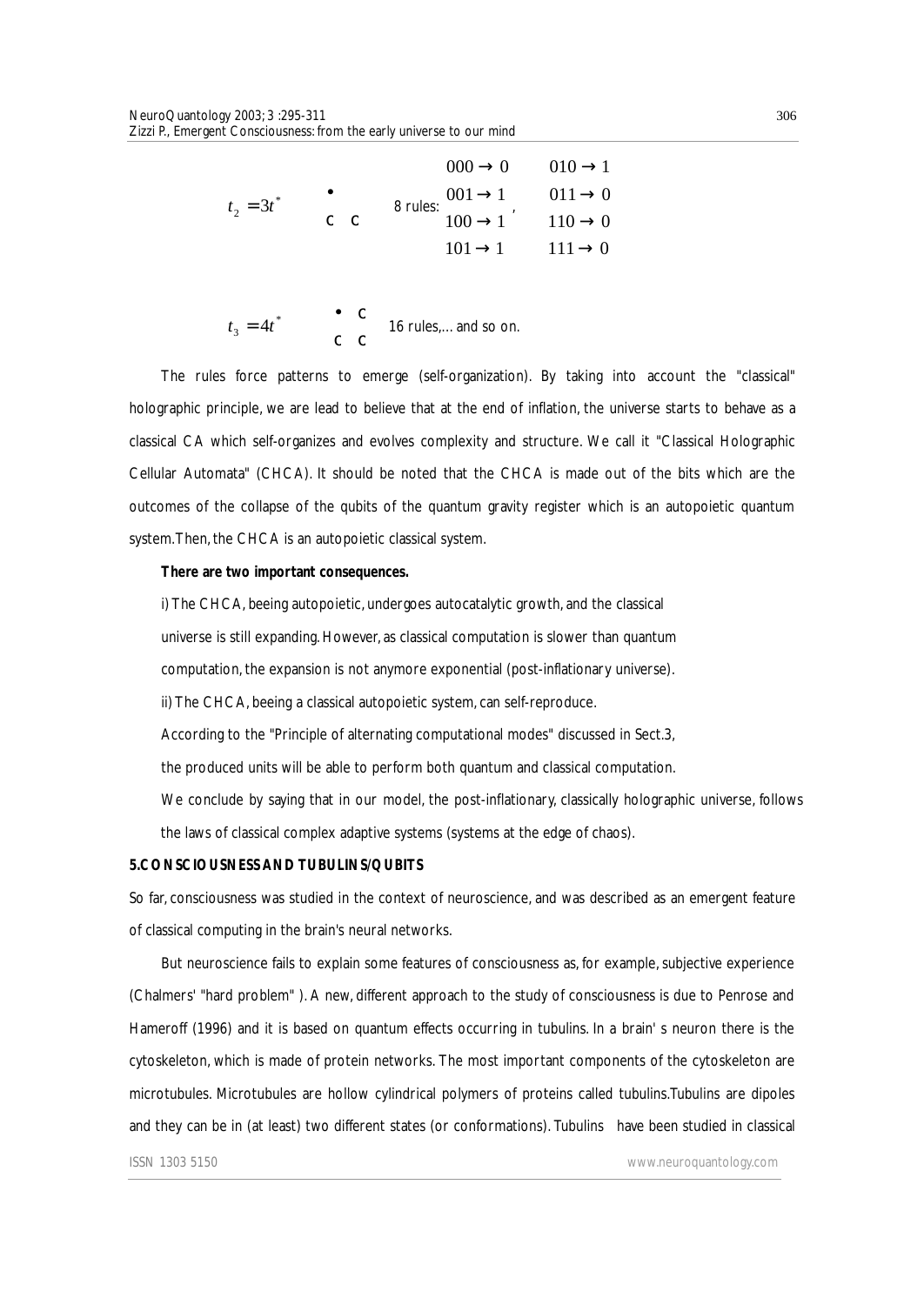computing. In fact simulations suggest that tubulins behave as a classical CA. But tubulins can also be in a superposition of the two (or more) conformation states. In this case they are qubits, and they behave as a biological quantum cellular automata. Indeed, tubulins can perform both classical and quantum computing. In a classical computing mode, patterns of tubulins move, evolve, interact and lead to new patterns. Quantum coherence emerges from resonance in classical patterns.When the quantum gravity threshold is reached, self-collapse occours and the eigestate evolves as a classical CA. In the orchestrated objective reduction (Orch OR) model by Penrose and Hameroff (1996), the number of tubulins/cell involved in the threshold is  $n=$  10 $^{\circ}$  , with a coherence time T=500 msec. As tubulins are qubits, we can indulge in speculating about the brain-universe, with  $n =$  10 $^9$  quantum gravity registers, and a coherence time  $T =$  10<sup>-34</sup> sec , which might have a conscious experience. Then, if the inflationary universe, which performed quantum computation, was able to achieve consciousness, so will do any quantum computer?

*For the moment, the only possible answer is no, for three reasons:* 

1. Because quantum computers are very difficult to build in practice, as the technology is not jet so advanced to mantain coherence for a sufficiently long time.

2. Because quantum computers (at least the first generations) will not have enough mass.

3. For a quantum system to be able to get a conscious experience, it is a necessary but non sufficient condition that it performs quantum computation. The extra requirement is that the quantum computing system must be quantum-autopoietic.

However, we cannot really foresee anything: In the long run quantum computers might have conscious experiences.

#### **6.CONSCIOUSNESS ARISES IN THE "BITS ERA"**

There have been several attempts in appending consciousness to the universe as a whole (Goswami, 1995). In our model, during the "qubit era" there are no events in the usual sense, (occasions of experience, in the philosophical language of Withead (1929) although, there can be events in a non-Boolean sense (some work is in progress on that (Zimmermann, In Press). So, if we, Boolean minded beeings, conceive consciousness in terms of occasions of experience (events in the Boolean sense), we can argue that in the qubits era there was no consciousness at all in the universe (peraphs, there was just sub-consciousness). Consciousness appeared in the classical "bits era": it was the projection in the past of future observers who had to be programmed by the self-organizing CA, in order to observe the emergent events.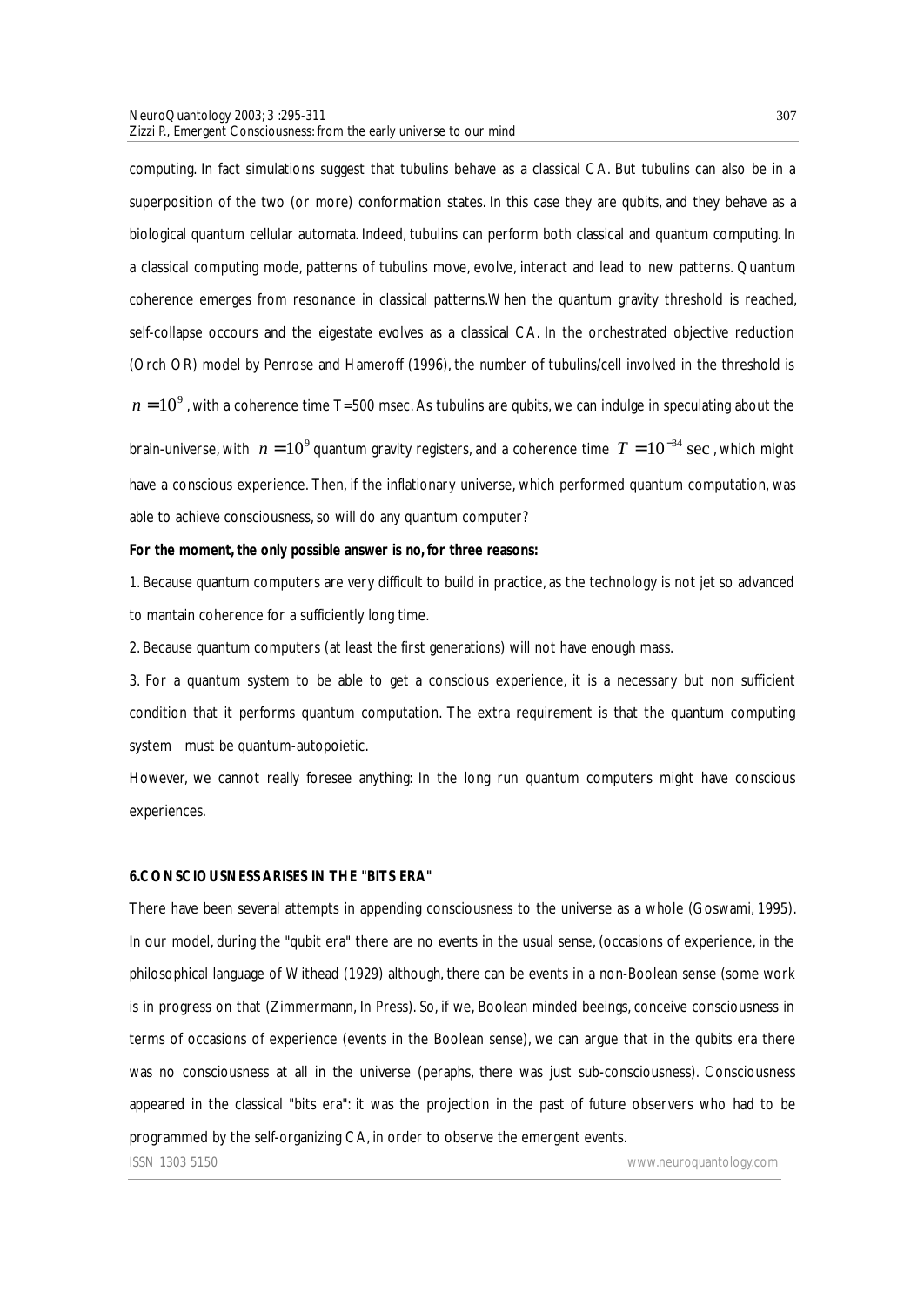#### **6.1 The Boolean observer**

To observe the events in the post-inflationary universe, the observers should be Boolean. This means that the qubits-tubulins of the observers' brain should collapse to classical bits at a rather high frequency. Of course, beeing the observers Boolean, they will not be able to grasp the unfolding quantum computing structure of spacetime at the fundamental level (the Planck scale) by the use of tools like causal sets (Bombelli, 1987) and the functor Past which become useless at that scale, where locality and causality are missing (some work is in progress on this issue. What the Boolean observers can do, is just to recognize the large scale structure of the universe, and, by the use of the functor Past, go backward in time. But, anyway, the "travel" will stop at the end of inflation: the big bang will never be reached because then the multiverse started, for which the functor Past loses any meaning.The problem is that a Boolean observer is endowed with the concept of time, which is a mere artifact of his own perception, and moreover, he tends to extend this concept to regions of reality where it is meaningless.

**6.2 The functor Past and the quantum registers**

The functor Past [24] is the functor from a causal set C [23] to the category of sets, Set: *Past* :  $C \rightarrow Set$  Past has components for each event p of C, which are the sets:  $\{r \in C : r \leq p\}$ 

#### *i) The causal set interpretation*

The de Sitter horizon states  $\ket{\Psi_0}$ ,  $\ket{\Psi_1}$ ,  $\ket{\Psi_2}$ ,... $\ket{\Psi_n}$  (which are N-qubits, with  $\ N=(n+1)^2$  ) can be considered as the events of a causal set . The causal structure is enbodied in the quantum entropy:  $S_N = N \ln 2$ , with:

$$
\Delta S = S_M - S_N = (M - N)\ln 2 = (m - n)(m + n + 2)\ln 2 = \frac{(t_m - t_n)}{t^*}(m + n + 2)\ln 2
$$
 So that:

 $\Delta S \geq 0$  for  $t_n \leq t_m$  The causal relation holds:  $\left|\Psi_n\right\rangle \leq \left|\Psi_m\right\rangle$  for  $t_n \leq t_m$  and the properties of reflexivity, antisymmetry and transitivity are satisfied. In this context, the Functor Past can be defined, but there is no quantum computation. In fact, as in this case the logic gates are connecting the quantum gravity registers one to another, the quantum gravity registers cannot process information individually. This picture is strictly related to the idea of an internal observer, which is not an adequate assumption as far as the very early universe is considered.

#### *ii) The Fock space interpretation*

Let us consider the linear superposition of de Sitter horizon states  $\big|\Psi_{_{n}}\big\rangle$  :

ISSN 1303 5150 [www.neuroquantology.com](http://www.neuroquantology.com)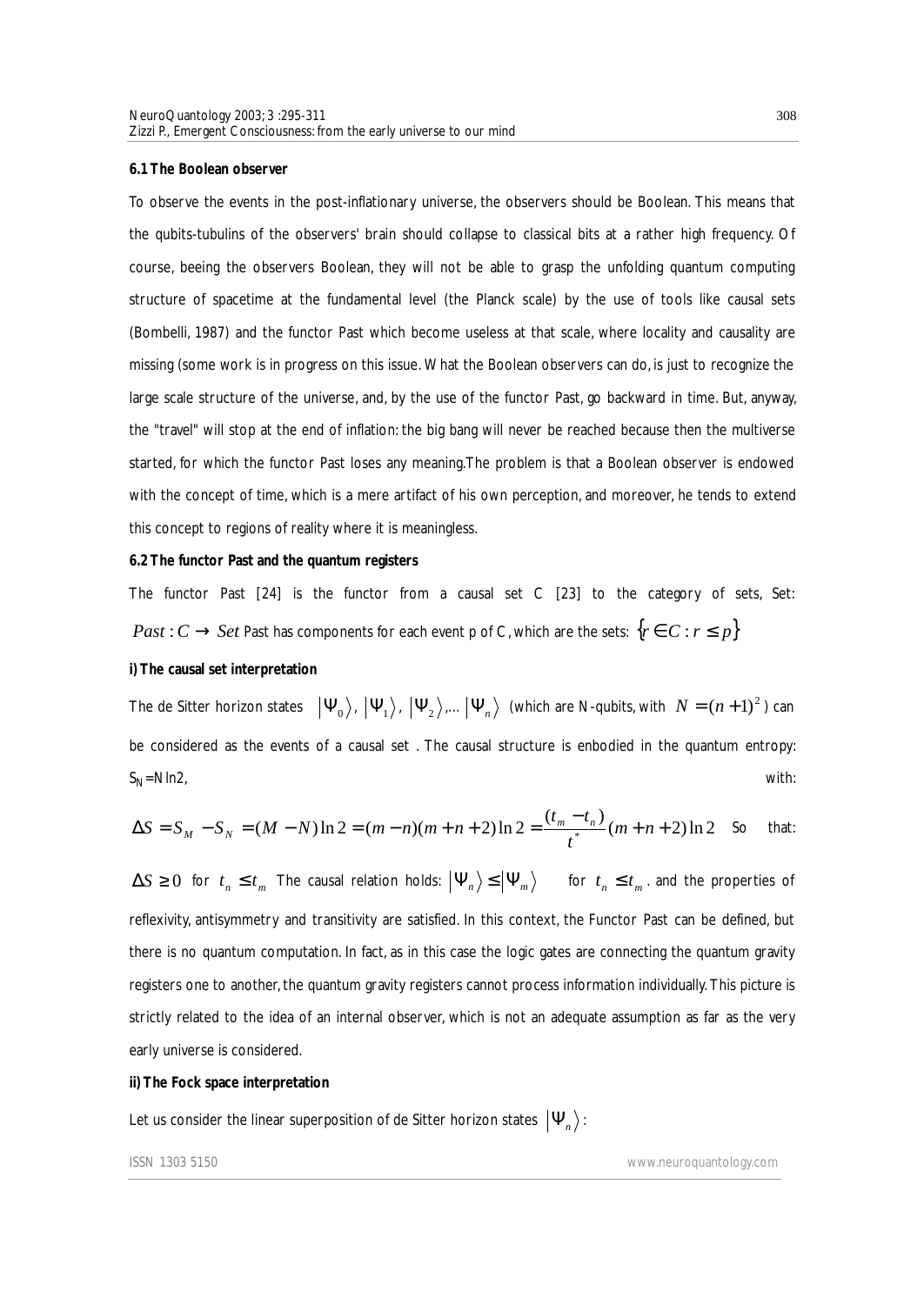$$
|\Psi\rangle = \sum_n a_n |\Psi_n\rangle
$$

where  $\ket{\Psi}$  is the wavefunction of the Fock space  $\stackrel{\infty}{\oplus} H_{n}$  $\bigoplus_{n=1}$   $H_n$ .

In this atemporal picture, the early inflationary universe is interpreted as an ensemble of quantum registers in parallel, and quantum computation is runned overall. But the functor **Past** cannot be defined . In fact, this is a many-worlds interpretation (Everett III, 1957) and the causal past is not unique.

**6.3 Objective reduction, decoherence and the emergence of Past**

The superposed state  $|\Psi\rangle$  self-reduces to the state  $|\Psi_{n=10^9}\rangle$  which is the only "event" which actually takes place in the causal set of possible events  $\ket{\Psi_n}$  and implies the possible presence of a future observer in a world W with entropy  $\,S_{_{W}}=E^{2}\,/\,10^{18}$  , where E indicates the epoch in Planck time units. Our epoch is  $E_{\textit{now}} = 10^{60}$  . The letter W identifies the only world we know. If the superposed state self-reduced for a different value of n, let us say  $n' > n$  the actualized world would be a world W' with smaller entropy, conversely for  $n' < n$ . The collapse of  $10^{18}$  qubits to classical bits is due to entanglement with the emergent environment. At this point, the functor **Past** can be defined. Thus, although the quantum past is not unique, in the worldW the past can be re-constructed univocally.

**6.4 The analogy** 

Inflation (the qubit era) is for the universe what pre-consciousness (superposed tubulins) is for our mind/brain. The end of inflation (beginning of the "bits era") is for the universe what consciousness (Orch OR of superposed states of tubulins) is for our mind.The analogy goes like that:

#### *For tubulins in the brain:*

*CLASSICAL CA* → *EMERGENCE OF QUANTUM COHERENCE (PRE-CONSCIOUSNESS)*  → *QUANTUM CA* → *SELF-COLLAPSE BY ORCHESTRATED OBJECTIVE REDUCTION* → *CONSCIOUS EXPERIENCE*→*CLASSICAL CA.* 

#### *For qubits in the early universe:*

*CLASSICAL BIT (THE VACUUM)* → *HADAMARD QUANTUM LOGIC GATE*→*QUBIT*→*BEGINNING OF INFLATION (THE UNIVERSE IS A SUPERPOSED STATE OF*   $QUANTUM$  *REGISTERS*)  $\rightarrow$  *SELF-REDUCTION BY OBJECTIVE REDUCTION (END OF*  $INFLATION)$   $\rightarrow$  *COLLAPSE OF QUBITS TO BITS* (THE *XOR GATE*)  $\rightarrow$  *CONSCIOUS*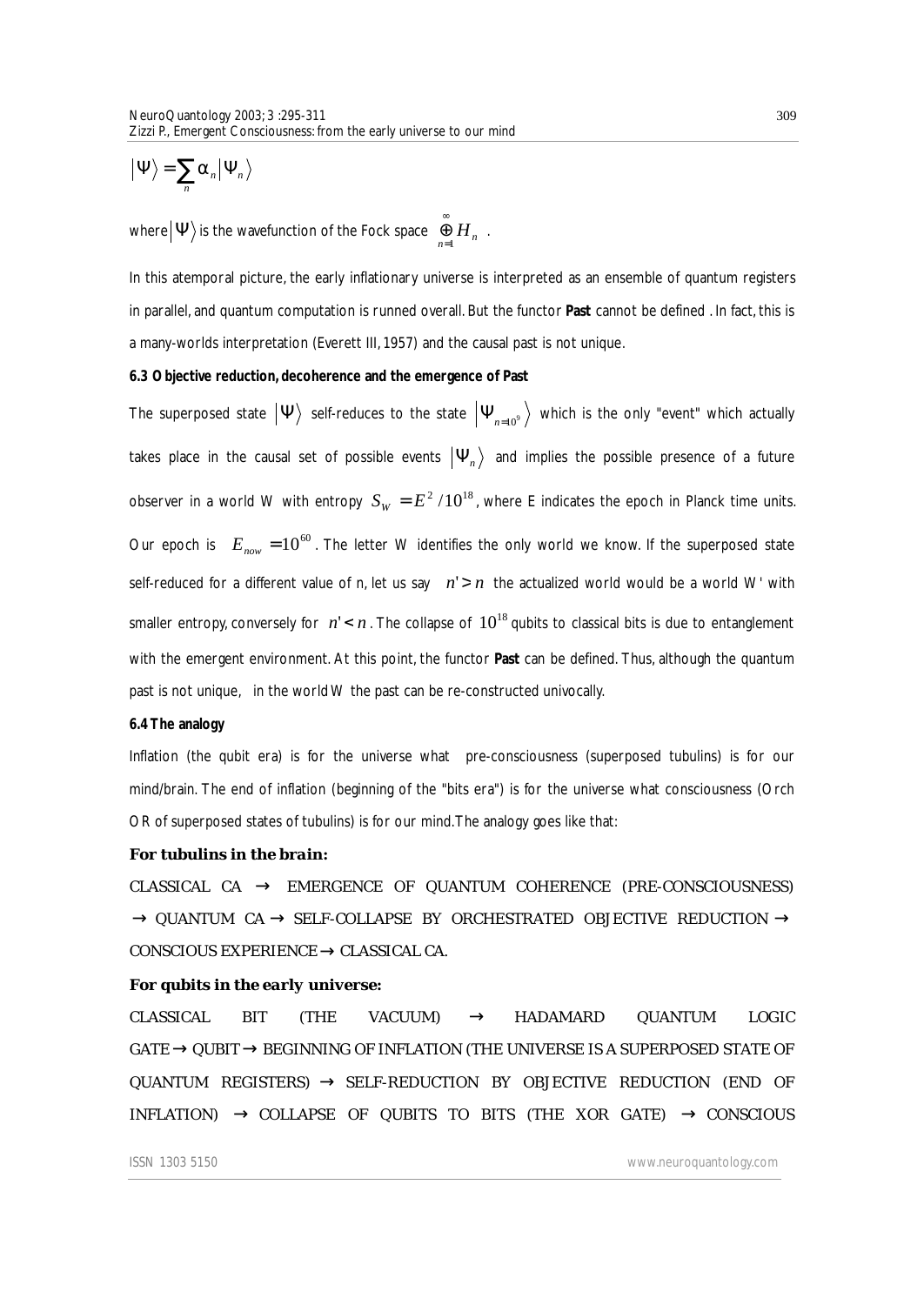#### *EXPERIENCE*→*CLASSICAL CA.*

Of course, the analogy between our mind and the universe is very speculative at this stage, but the emergent picture is quite exciting: it seems that our mind/brain owes its stucture and organization to the very early universe. This is in agreement with the Penrose-Hameroff's belief that consciousness is a fundamental property of reality, and has its roots in the spacetime structure at the Planck scale. Then, although we can be just classical as observers, we can be also quantum as thinkers. In fact, for example, we can conceive quantum computation. This fact must be the result of a kind of *imprinting* we received from the quantum computing early universe. If we had not both quantum and classical computational modes available in our brain, in other words, if we were always conscious and Boolean, we would not be able to think quantum.

#### **7.CONCLUSIONS**

In this paper, we described the early inflationary universe as an ensemble of quantum gravity registers in parallel. At the end of inflation, the superposed state self-reduces by reaching the quantum gravity threshold as in the Penrose's Objective Reduction model. This self-reduction can be interpreted as a primordial conscious experience. Actually, the number of quantum gravity registers involved in the OR equals the number of superposed tubulins in our brain, which are involved in the Orch OR, leading to a conscious experience. Further, the qubits of the selected quantum gravity register get entangled with the emergent environment and collapse to classical bits. This environmental collapse is the source of classical information and Boolean logic in the actual universe. Thus, we make the conjecture that the post-inflationary universe starts to organize itself, very likely as a classical Cellular Automaton, and necessarily produces self-similar computing systems (our minds). In this way, the actual universe and its products use the same (Boolean) logic so that the past can be recorded, and information can be stored.

It should be noted that, in this model, the quantum gravity registers in parallel are parallel universes. This interpretation is very much on the same line with Deutsch' idea relating quantum computers to parallel universes (the "multiverse") (Deutsch, 1997). However, at the end of inflation, only one universe is selected, the one which is endowed with that particular amount of entropy which makes it our world.